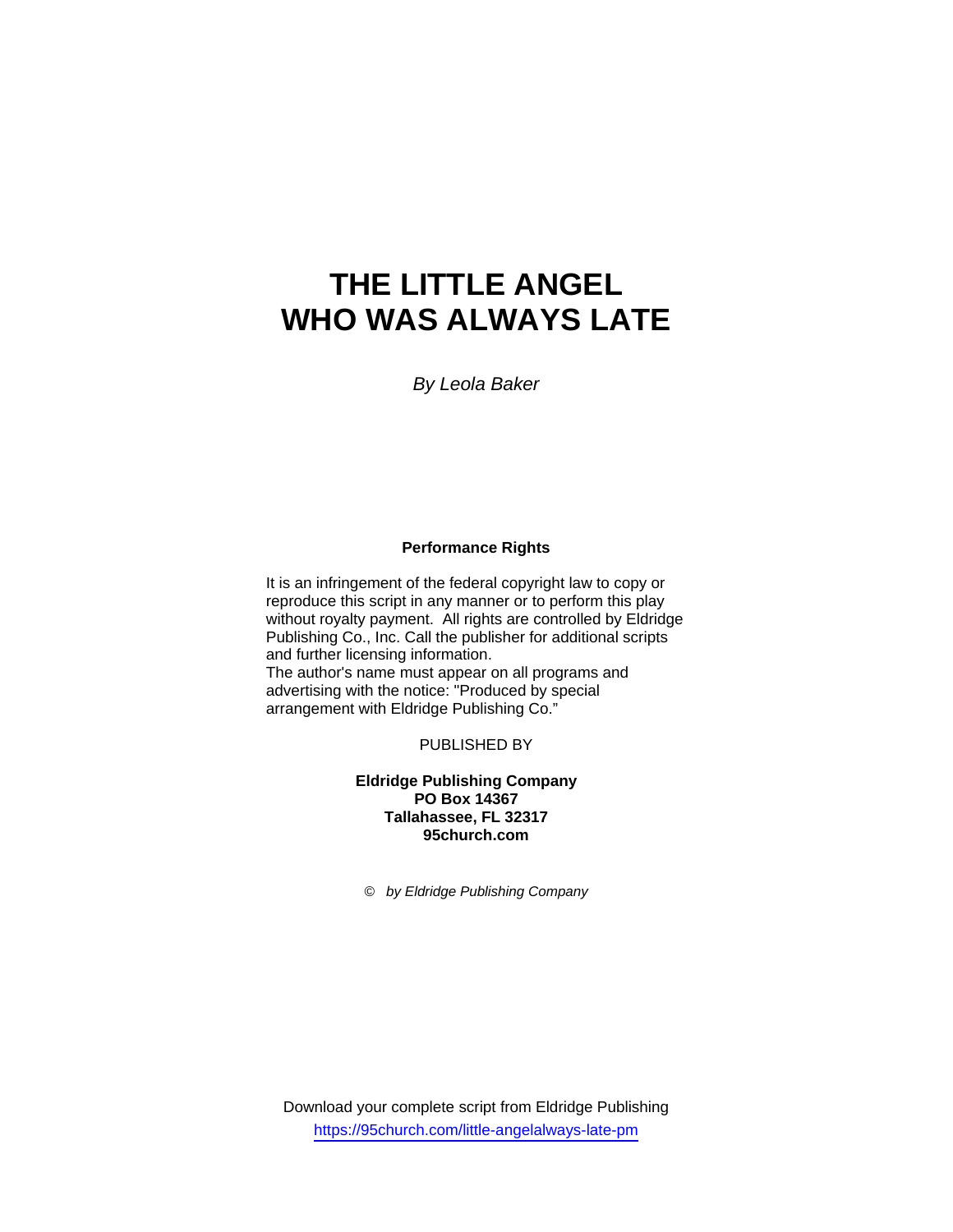### *THE LITTLE ANGEL WHO WAS ALWAYS LATE -2-*

## **STORY**

Annie is the saddest-looking angel in Heaven! With a broken wing, a crooked halo, untidy hair, and always a pile of mending to do, she is just too busy to even get to choir rehearsal on time. The angels all know something very, very important is about to happen. When the Heavenly Father chooses Annie to stand guard over his newborn son, all the other angels work hard to get her ready, and most of all, make sure she will be on time.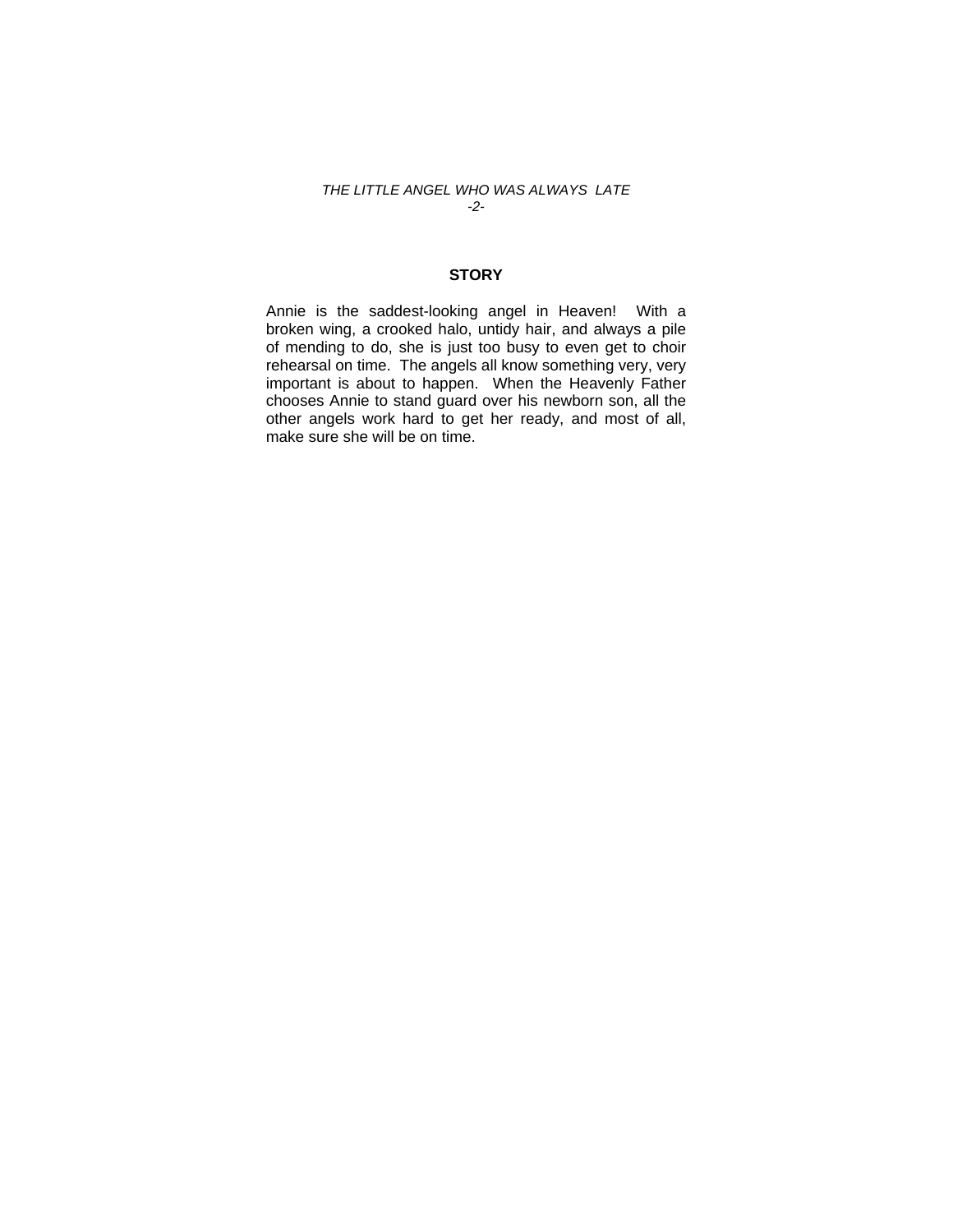## *THE LITTLE ANGEL WHO WAS ALWAYS LATE -3-*

## **CAST OF CHARACTERS**

**ANNIE:** Very small girl. **FIRST ANGEL:** Friend of Annie. **SECOND ANGEL:** Another. **THIRD ANGEL:** Another. **FOURTH ANGEL:** Another. **FIFTH ANGEL:** Another. **CHOIR OF ANGELS:** The five angels mentioned above. **UNCLE GABRIEL:** Choir Director. **TIMEKEEPER TIMEKEEPER'S ASSISTANT JOSEPH MARY BABY JESUS:** For manger scene.

**SYNOPSIS:** 5 Episodes. **PLAYING TIME:** 20 minutes.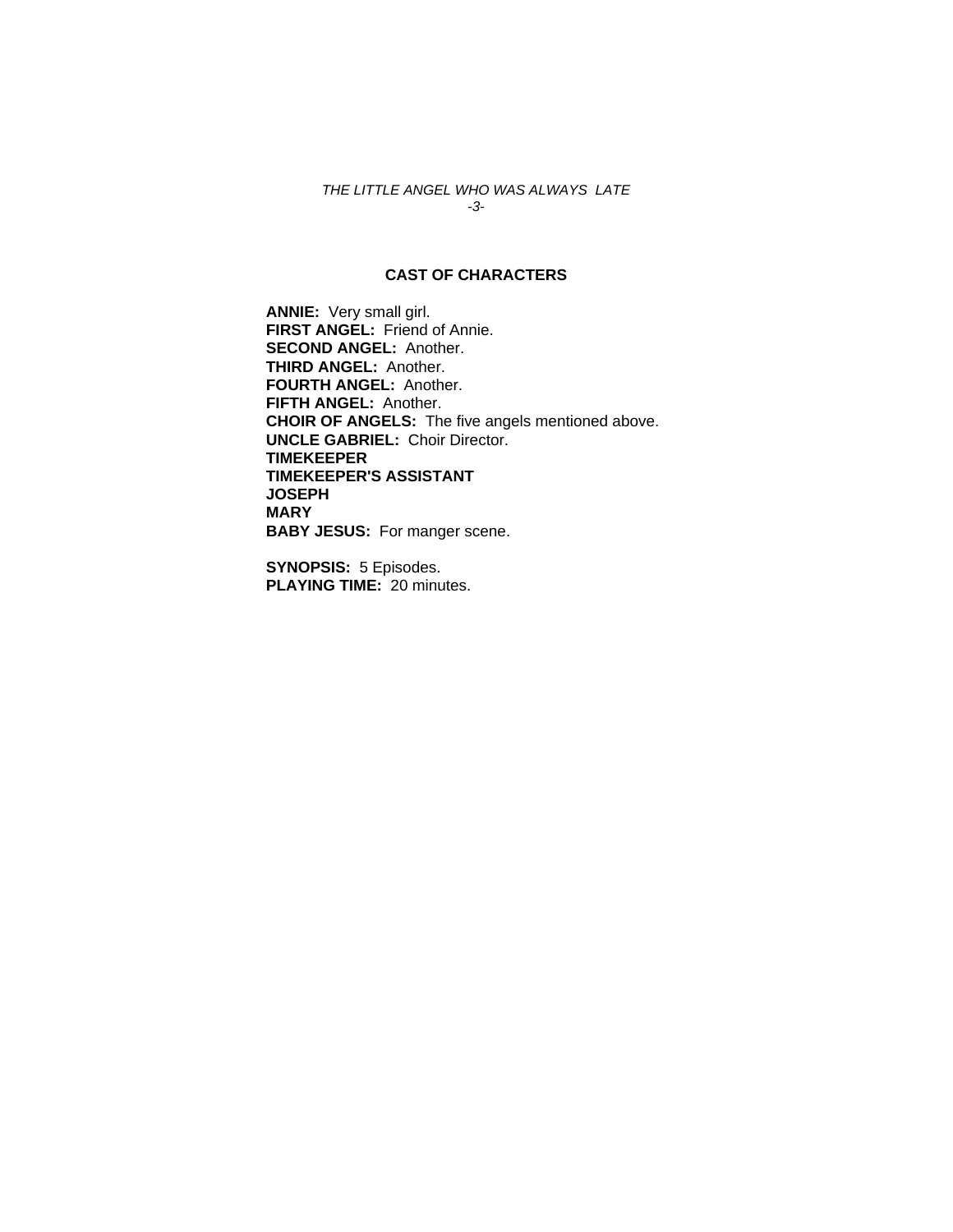#### *THE LITTLE ANGEL WHO WAS ALWAYS LATE -4-*

# **EPISODE I**

## (Heaven)

*(AT RISE: A very disheveled ANNIE is sitting on a "cloud" [a large cushion covered by a sheet] mending an angel's robe. Annie has only one wing on, a crooked halo, untidy hair, etc. However, her cloud is very neat with a broom and dustpan in one corner. Her mending [choir robes] is in a neat pile. In the background, stars and clouds are visible; off to the side is an ancient, large clock with Roman numerals, reading two o'clock. As Annie mends, the FIRST ANGEL enters with a wing in her hand.)* 

- FIRST: Hi, Annie. I found your wing way over on the west side. I wanted to bring it to you so that Uncle Gabriel won't scold you for being late to choir rehearsals. *(SHE gives the wing to ANNIE who puts it to one side. The First Angel sits down on the cloud.)*
- ANNIE: Thank you. I knew I lost my wing the other day, but I just haven't had time to go looking for it.
- FIRST: No wonder you don't have any time. You are always mending gowns for those silly girls who do not know any better than to play on the Milky Way. Besides, those girls are lazy.
- ANNIE: You are right. Tomorrow I will forget my mending and go to the wing factory. *(Pause.)* But, oh dear! It will take me twice as long to travel with only one wing!
- FIRST: Well, don't forget. I have to go and take care of the nursery. *(SHE stands.)* 'Bye, now.
- ANNIE: Good-bye. Thank you for bringing my wing back. *(FIRST exits and ANNIE resumes mending. After a moment, SECOND, THIRD, FOURTH, and FIFTH ANGELS appear before her. Each has a gown to be mended.)*
- SECOND: Here you are, Annie. *(SHE drops her gown in front of ANNIE. ALL the others do the same.)* My goodness, you are a sight. Your hair isn't combed and your wing has fallen off again. Why, you must be the saddest-looking angel in all of heaven! *(THEY laugh.)*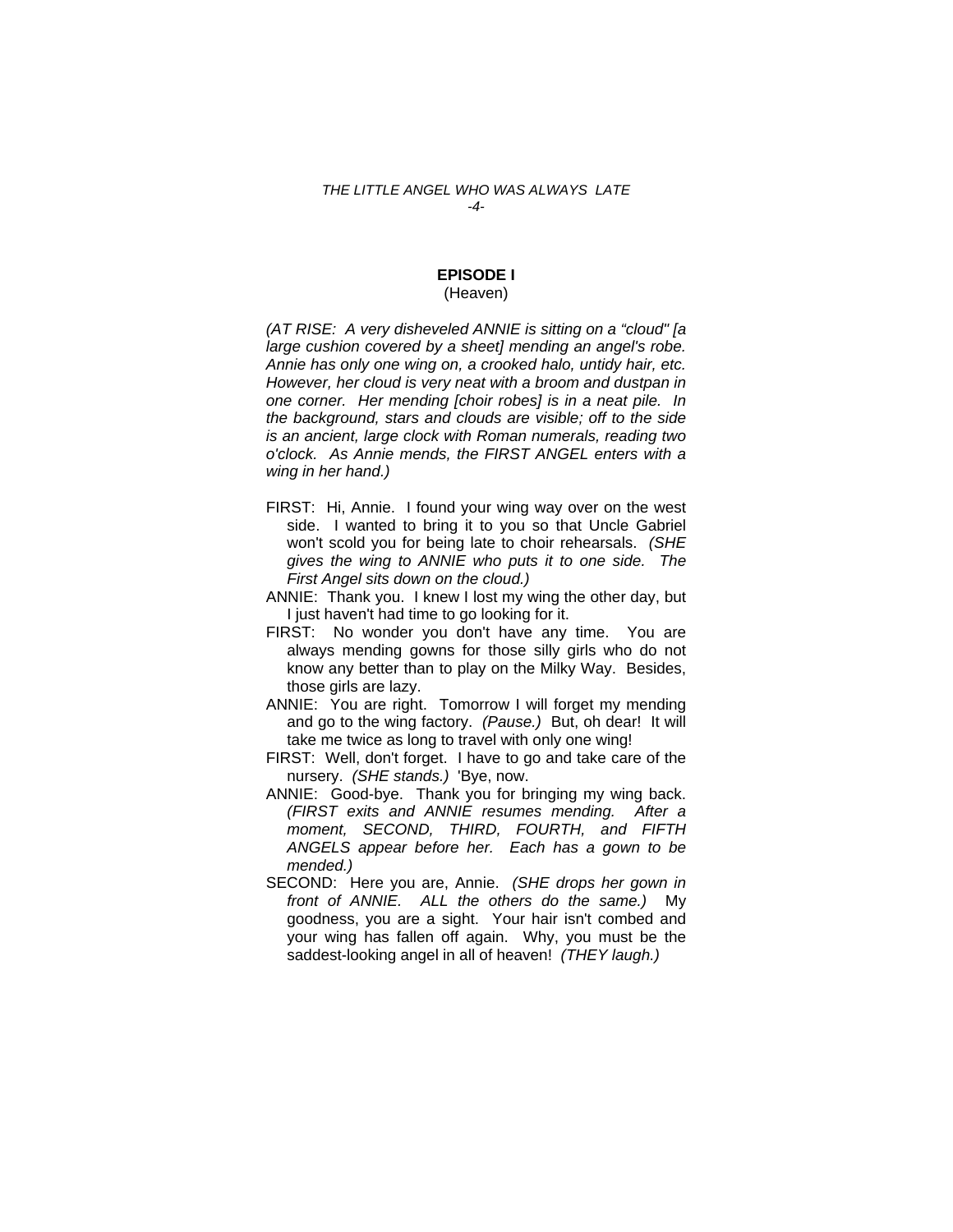#### *THE LITTLE ANGEL WHO WAS ALWAYS LATE -5-*

- ANNIE: I may be very sad-looking, but remember who mends all of your gowns while you are having a good time.
- SECOND: *(Chastened.)* You are right, Annie. I will bring my brush the next time and fix your hair for you.
- ANNIE: That would be nice. *(THEY leave saying good-bye, with the exception of the THIRD ANGEL who lingers behind and sits down on the cloud. After the others are gone, she speaks.)*
- THIRD: Guess I'll stay here for awhile. One gets so tired of running around with those silly girls. Tell me, Annie, doesn't it seem like a long time here in Heaven?
- ANNE: Yes, time does seem long. Look at God's great time clock in the corner. *(THEY both turn to look at the clock.)*  It has been two o'clock for two centuries.

THIRD: Two centuries! Why that clock must be slow.

- ANNIE: Not really. The scriptures tell us that a thousand years is as a day with the Lord. The older angels say when God commands the hands of the clock to move, the hands will move rapidly.
- THIRD: Perhaps my feet had better move. My cloud is in sad need of cleaning. *(SHE rises to exit.)* 'Bye, Annie.
- ANNIE: Good-bye. *(After THIRD ANGEL leaves, ANNIE looks at the clock once more and resumes her sewing. CURTAIN.)*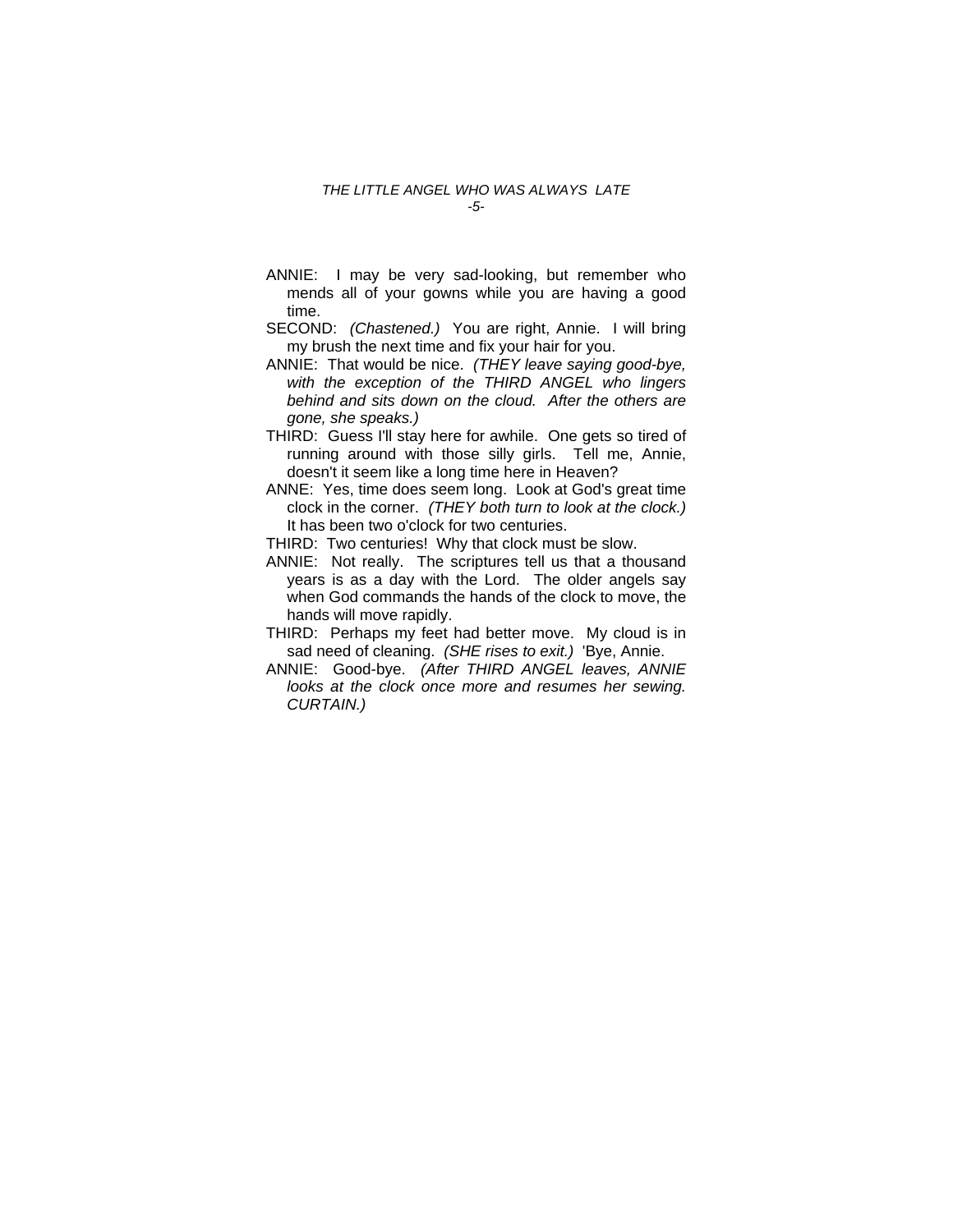#### *THE LITTLE ANGEL WHO WAS ALWAYS LATE -6-*

## **EPISODE II**

## (Choir Rehearsal)

*(AT RISE: The CHOlR OF ANGELS is singing, "Holy, Holy, Holy," conducted by GABRIEL. While they are singing, a sorry-looking ANNIE enters, still disheveled and with her wing in her hand. When Gabriel sees her, he stops conducting and stares at her.)* 

GABRIEL: Late again, Annie?

ANNIE: *(Meekly.)* Yes, Sir.

GABRIEL: Child, what is the matter with you? This is the third time that you have been late to choir rehearsal. *(Notices HER wing.)* Why haven't you gotten your wing fixed?

ANNIE: The wing factory was closed when I arrived there.

GARBIEL: Why didn't you start earlier?

- ANNIE: I did, Sir, but a cherub was crying because he had lost his way, so I took him back to the nursery.
- GABRIEL: Well, Annie, you are excused this time but be sure to get that wing fixed tomorrow.
- ANNIE: Yes, Uncle Gabriel. *(SHE takes her place in the choir and THEY resume sing "Holy, Holy ,Holy.")*
- GABRIEL: *(Stops THEM; speaks rebukingly.)* Come, children, your singing sounds weary. Our Heavenly Father has given instructions that the choir is to sing its best! Before I forget, all those who play instruments must polish them to the highest shine and report back here tomorrow. *(The CHOIR looks surprised.)*
- FOURTH: Oh, Uncle Gabriel! What is going on? Is something going to happen?

GABRIEL: Now child, we must not question our Heavenly Father's will, we must be obedient.

FOURTH: Yes, Uncle Gabriel. *(CHOIR resumes singing.)*